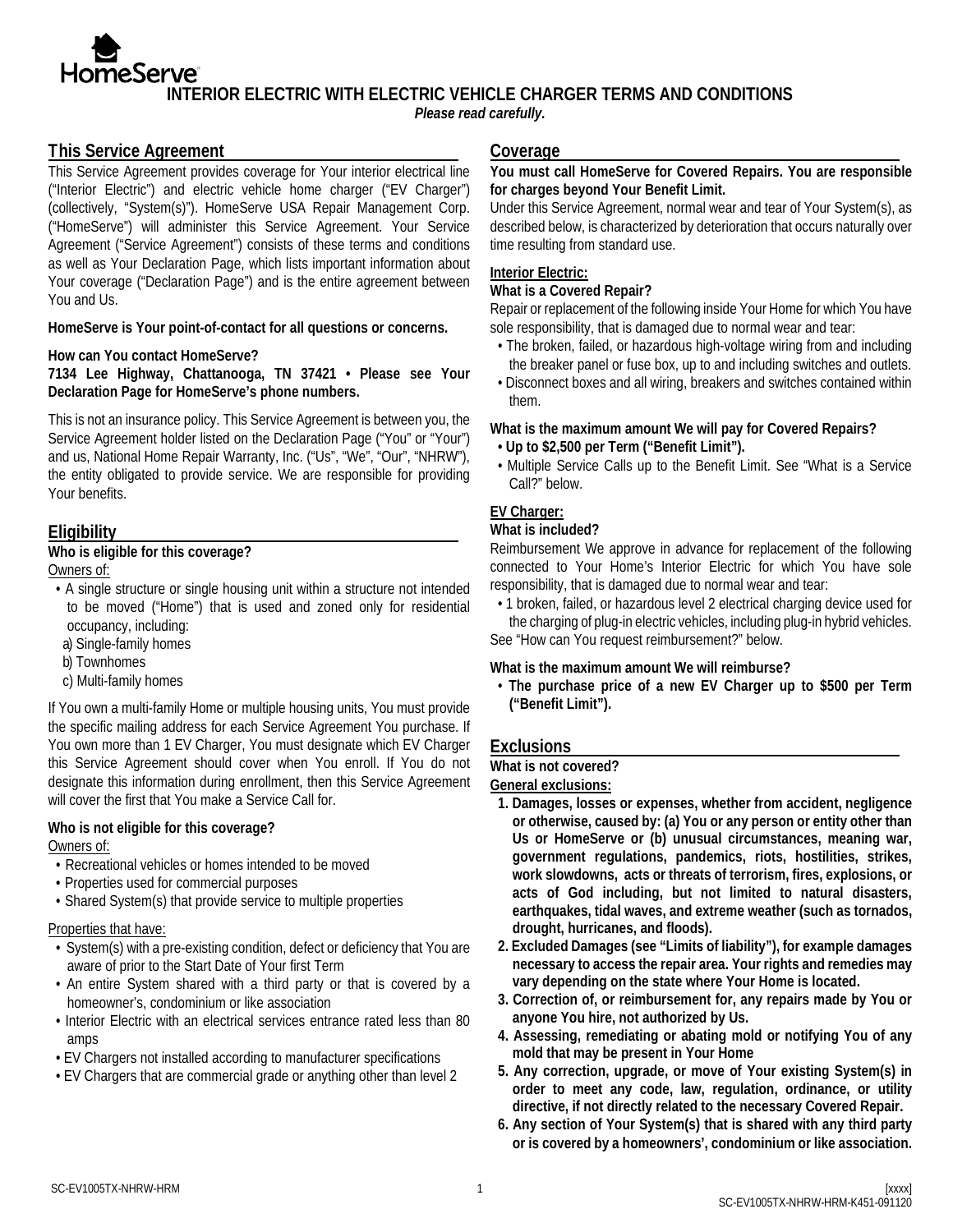**7. Repair or replacement of any sections or parts of Your System(s) that are not stated to be covered in "What is a Covered Repair?".**

#### **Interior Electric exclusions:**

- **1. Appliances; appliance cords; non-standard wall switches; remote control outlets; extension cords; service entrance conductors; resetting circuit breakers or system controls; knob and tube wiring, aluminum, or non-standard/non-permanent materials; damage or failure due to disconnection or interruption to the main electrical supply; replacement of light bulbs, light fixtures and fittings, fuses, or plugs.**
- **2. Wiring connected to or part of any low-voltage system, including security alarms and systems, telephone wiring, and garage door systems.**

### **EV Charger exclusions:**

- **1. Reimbursement for (a) EV Chargers otherwise covered by a manufacturer's warranty, service contract, or insurance policy or (b) EV Chargers involved in a manufacturer's recall, defect or class action lawsuit.**
- **2. Reimbursement for failure: (a) due to external factors, such as rust, corrosion, warping, bending, animals, animal inhabitation or insect infestation; (b) caused by improper removal or installation of replaceable components, modules, parts or peripheral devices and/or installation of incorrect parts; or (c) caused by malwares such as viruses, spyware, worms, trojans for EV Chargers that are connected to the internet.**
- **3. Any additional expenses incurred in replacing or removing EV Chargers; or any cost associated with making space suitable for installation when a replacement EV Charger does not fit in the existing space, including modifications to flooring, walls, or cabinetry.**

## **Service Calls**

### **What is a Service Call?**

A visit to Your Home by one of HomeServe's approved technicians where either work is performed to diagnose and complete a single Covered Repair or it is determined that the repair is not covered ("Service Call").

### **Do You have to pay anything for a Service Call?**

There is no fee to make a Service Call.

### **When can You request a Service Call?**

There is an initial period of 30 days during which You will not be able to request a Service Call or reimbursement ("Waiting Period"), giving You less than 12 full months of coverage in the first Term. Upon renewal (if applicable), there will be no Waiting Period.

### **How can You request an Interior Electric Service Call?**

Call HomeServe and a service representative will schedule a Service Call. You will not be reimbursed for work not authorized by HomeServe. Technicians must have safe and clear access to, and safe working conditions at and around the work area. In order to make a Service Call Your Service Agreement must be active and You must be current with Your payment(s) of the amount You agree to pay for this Service Agreement, as listed on Your Declaration Page ("Price"). Whether Your Interior Electric is to be repaired or replaced is entirely within the discretion of HomeServe.

#### **How can You request EV Charger reimbursement?**

You must call HomeServe to request reimbursement prior to purchasing a replacement EV Charger. If replacement is approved, You must provide HomeServe with copies of the relevant receipt within 30 days of the approval. The receipt must include the name, address and telephone number of the retailer, as well as a complete description of charges. Approved payments will be made to You within 30 days of receipt by HomeServe of the required document.

### **What is the Covered Repair Guarantee?**

For 12 months, We will arrange at Our expense and choice for repair or replacement of Interior Electric Covered Repairs which are defective in materials or workmanship ("Covered Repair Guarantee"). We disclaim any and all statutory or common law warranties (whether express or implied) other than the Covered Repair Guarantee and any implied warranties that cannot be excluded under applicable law.

## **Term, cancellation and renewal**

### **When does this Service Agreement start and how long is it?**

Your Service Agreement begins on the start date listed on Your Declaration Page ("Start Date") and continues for 12 months ("Term").

### **Can You cancel?**

You may cancel at any time by either calling HomeServe or going online to https://www.homeserveusa.com/cancel.

- If You cancel within 30 days of the Start Date, You will receive a full refund less any claims paid by Us.
- If You cancel more than 30 days after the Start Date, You will receive a pro-rata refund less any claims paid by Us.
- If Your local utility or municipality provides similar coverage to You at no charge and You cancel, We will refund the payments You have made less any claims paid by Us. You may be required to provide evidence of the similar coverage.

#### **Can We cancel?**

- We may cancel, with no less than 15 days' notice to You: (a) for nonpayment of the Price; (b) if We find that You already have coverage that is the same or similar to the coverage provided by this Service Agreement; (c) if We find that You are ineligible for this coverage; or (d) for Your fraud or misrepresentation of facts that are material to this Service Agreement or benefits provided under it.
- We may cancel for any other reason on 60 days' notice to You.

If We cancel for (a), no refund will be given. If We cancel for (b) or (c), We will refund the payments You have made less any claims paid by Us. In all other cases You will get a pro-rata refund less any claims paid by Us.

You will be notified in writing prior to cancellation. The notice will tell You when Your Service Agreement will be cancelled and why it has been cancelled. The notice period begins when We send the notice to You.

### **Will this Service Agreement automatically renew?**

**Unless You tell Us otherwise, Your Service Agreement will automatically renew at the end of every Term for another 12 months at the then-current renewal price.** We may change the price at renewal. We reserve the right to not offer this Service Agreement upon renewal.

### **Other terms**

### **How can You contact NHRW?**

59 Maiden Lane, 43rd Floor, New York, NY 10038 • 1-877-382-7818

#### **Receiving documents electronically**

If You consent to electronic delivery, You can receive Your Service Agreement and all related documents to the email address listed on Your Declaration Page ("Email Address"). To update Your Email Address, or discontinue electronic delivery of Your documents You can call HomeServe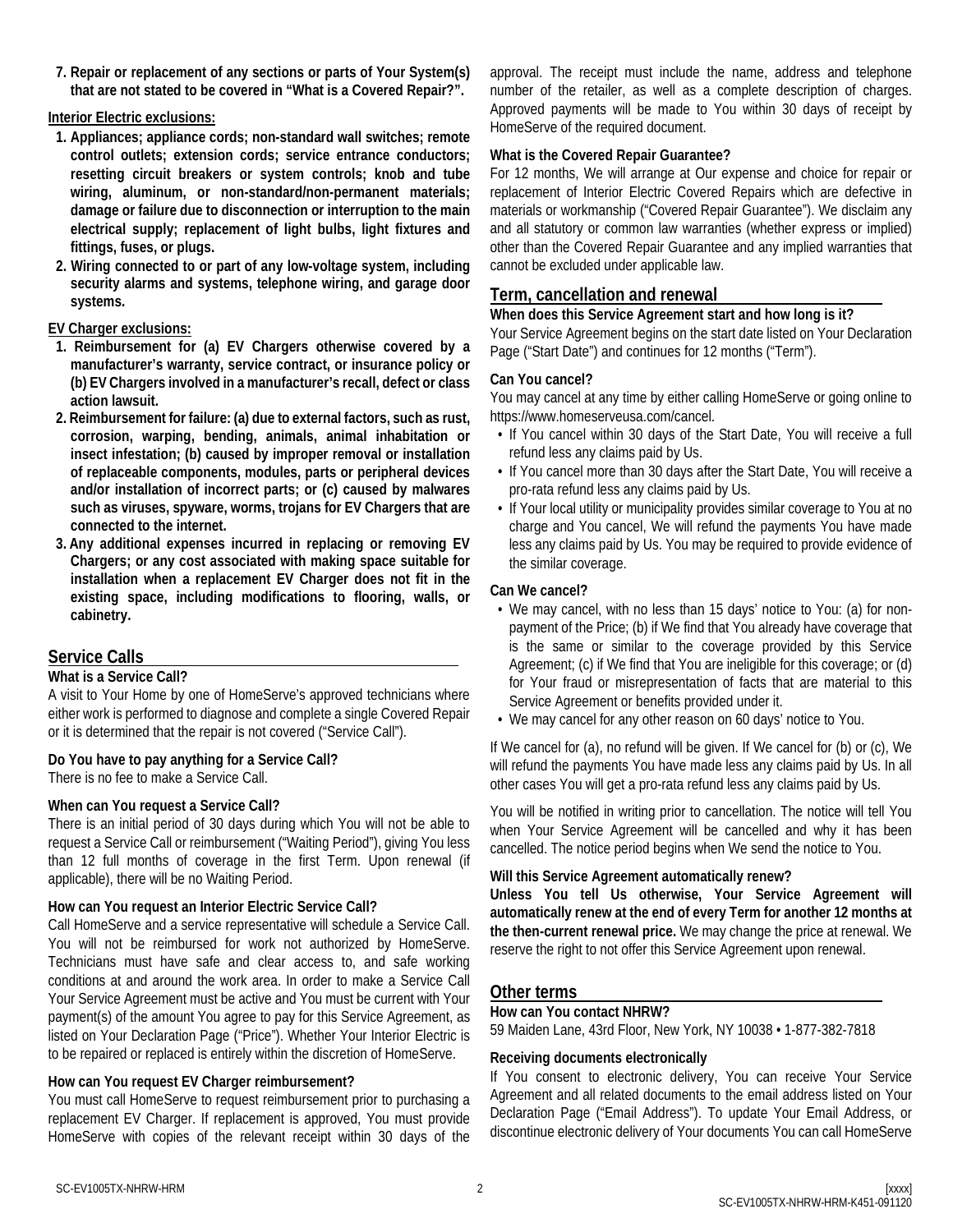or update Your preferences in Your website profile at www.homeserveusa.com.

### **Privacy policy**

HomeServe is serious about the private nature of Your personal data. Please read their Privacy Policy, a link to which can be found at the bottom of every page at www.homeserveusa.com, carefully to fully understand how they collect, share, and protect personal data about You. You can also call HomeServe to request a copy.

### **Assignment/Amendment**

We may assign this Service Agreement, in whole or in part, at any time without prior notice to You. We may change this Service Agreement (including the Price) and delegate any of Our obligations at Our sole discretion and without Your consent provided We give You 30 days' prior written notice of the changes. The changes will become effective 30 days after We send You the notice. You may not change this Service Agreement or delegate any of Your obligations.

### **Transfer**

You may not transfer this Service Agreement.

### **General**

Should any of these terms and conditions conflict with the laws of Your state they shall be deemed amended so as to comply with those laws. Should certain terms or conditions be held to be invalid or unenforceable, the remainder of these terms and conditions shall remain valid.

### **Responsibility for benefits owed to You**

Our obligations under this Service Agreement are insured under a service contract reimbursement insurance policy. If We fail to pay or to deliver service on a claim within 60 days after proof of loss has been filed, or in the event You cancel and We fail to issue any applicable refund within 60 days after cancellation, You are entitled to make a claim against the insurer, Wesco Insurance Company at 59 Maiden Lane, 43rd Floor, New York, NY 10038, 1-866-505-4048.

### **Limits of liability**

**To the fullest extent permitted by applicable law, (1) You agree that We and HomeServe, and both of our respective parents, successors, affiliates, approved technicians and Our and their officers, directors, employees, affiliates, agents, contractors or similar parties acting on behalf of either Us or HomeServe shall not be liable to You or anyone else for: (a) any actual losses or direct damages that exceed the lowest applicable per repair Benefit Limit, or, if there is no maximum Benefit Limit, any actual losses or direct damages that exceed the cost of repairs provided for in the "What is a Covered Repair?" section(s) of this Service Agreement, relating to any repairs performed by Us, HomeServe or on behalf of either Us or HomeServe or services provided hereunder giving rise to such loss or damage; or (b) any amount of any form of indirect, special, punitive, incidental or consequential losses or damages, damages based on anticipated or lost profits, wages, or revenue, or damages based on diminution in value or a multiple of earnings, including those caused by any fault, failure, delay or defect in providing any repairs performed by Us, HomeServe or on behalf of either Us or HomeServe or services provided under this Service Agreement, regardless of whether such damages were foreseeable and whether or not We or HomeServe or anyone acting on behalf of either Us or HomeServe have been advised of the possibility of such damages (the damages listed in clauses (a) and (b), collectively the "Excluded Damages"); and (2) these limitations and waivers shall apply to all claims and all liabilities and**  **shall survive the cancellation or expiration of this Service Agreement. You may have other rights that vary from state to state**.

### **Arbitration: YOU, NHRW AND HOMESERVE ALL AGREE TO RESOLVE DISPUTES BY BINDING ARBITRATION as follows:**

- A. **ANY DISPUTE THAT ARISES OUT OF OR RELATES TO THIS SERVICE AGREEMENT OR FROM ANY OTHER AGREEMENT BETWEEN US, OR SERVICES OR BENEFITS YOU RECEIVE OR CLAIM TO BE OWED FROM NHRW OR HOMESERVE, WILL BE RESOLVED BY ARBITRATION ON AN INDIVIDUAL BASIS.** This arbitration agreement applies to disputes no matter when they arose, including claims that arose before You and We entered into this Service Agreement. This arbitration agreement also applies to disputes involving the officers, directors, managers, employees, agents, affiliates, insurers, technicians, successors or assigns of NHRW or HomeServe. In addition, this arbitration agreement covers any claims or causes of action against NHRW or HomeServe that You may assign or subrogate to an insurer. The American Arbitration Association ("AAA") will administer the arbitration under its Consumer Arbitration Rules. The Federal Arbitration Act applies. Unless You and We agree otherwise, any arbitration hearings will take place in the county where Your Home is located.
- B. Any party bringing a claim may choose to bring an individual action in small claims court instead of arbitration, so long as the claim is pursued on an individual rather than a class-wide basis.
- C. **THIS ARBITRATION AGREEMENT DOES NOT PERMIT CLASS ACTIONS AND CLASS ARBITRATIONS.** By entering into this Service Agreement, all parties are waiving their respective rights to a trial by jury or to participate in a class or representative action. **THE PARTIES AGREE THAT EACH MAY BRING CLAIMS AGAINST THE OTHER ONLY IN ITS INDIVIDUAL CAPACITY, AND NOT AS A PLAINTIFF OR CLASS MEMBER IN ANY PURPORTED CLASS, REPRESENTATIVE, OR PRIVATE ATTORNEY GENERAL PROCEEDING.** You may bring a claim only on Your own behalf and cannot seek relief that would affect other parties.
- D. HomeServe will pay any filing fee, administration, service or case management fee, and arbitrator fee that the AAA charges You for arbitration of the dispute.
- E. **BY AGREEING TO ARBITRATION, YOU ARE WAIVING YOUR RIGHT TO PROCEED IN COURT.**
- F. **IF FOR ANY REASON A CLAIM OR DISPUTE PROCEEDS IN COURT RATHER THAN THROUGH ARBITRATION, YOU, NHRW AND HOMESERVE UNCONDITIONALLY WAIVE ANY RIGHT TO TRIAL BY JURY.** This jury trial waiver also applies to claims asserted against any of the officers, directors, managers, employees, agents, affiliates, insurers, technicians, approved technicians, successors or assigns of NHRW or HomeServe.

## **State variations**

The following shall apply if inconsistent with any other terms and conditions of this Service Agreement:

**Texas only:** We may only cancel for: (a) non-payment of the Price; or (b) for Your fraud or misrepresentation of facts that are material to this Service Agreement or benefits provided under it; or (c) because the Home is no longer owned by You, or the land on which the Home is located is no longer owned by You. We will initiate service within 48 hours of a request for services by You. You are not required to complete and submit a form in order to make a Service Call. We will not change this Service Agreement (including the Price) during the Term. The "Assignment/Amendment" section is deleted in its entirety and replaced with the following: "We may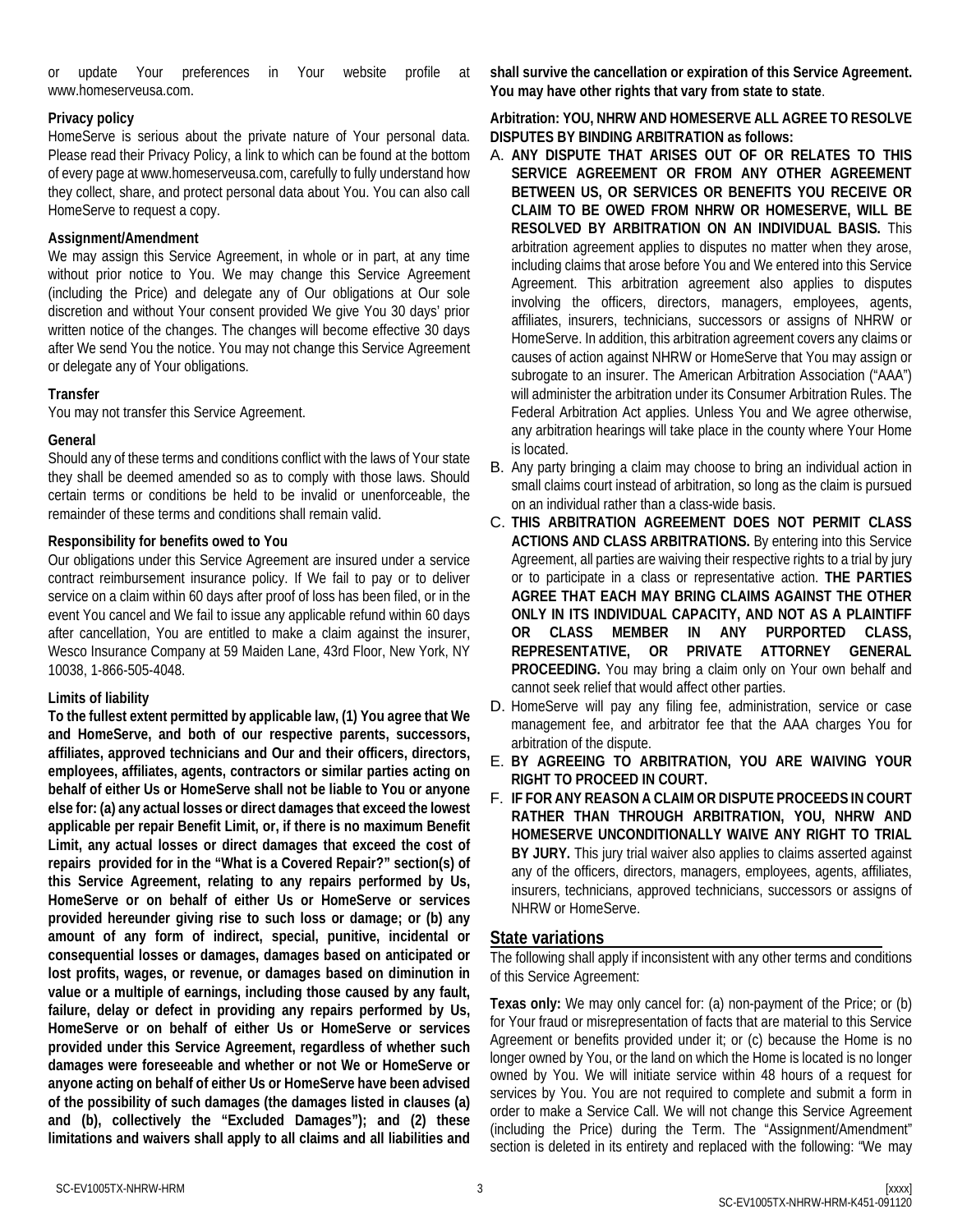assign this Service Agreement, in whole or in part, at any time without prior notice to You. We may delegate any of Our obligations at Our sole discretion and without Your consent provided We give You 30 days' prior written notice of the changes. You may not change this Service Agreement or delegate any of Your obligations." This Service Agreement is issued pursuant to a license granted by the Texas Real Estate Commission. Complaints in connection with this Service Agreement can be directed to the Texas Real Estate Commission at P.O. Box 12188, Austin, Texas 78711, (512) 936-3049.

The purchase of a residential service contract is optional and similar coverage may be purchased through other residential service companies or insurance companies authorized to transact business in Texas.

**NOTICE: YOU, THE BUYER, HAVE OTHER RIGHTS AND REMEDIES UNDER THE TEXAS DECEPTIVE TRADE PRACTICES- CONSUMER PROTECTION ACT WHICH ARE IN ADDITION TO ANY REMEDY WHICH MAY BE AVAILABLE UNDER THIS CONTRACT.**

**FOR MORE INFORMATION CONCERNING YOUR RIGHTS, CONTACT THE CONSUMER PROTECTION DIVISION OF THE ATTORNEY GENERAL'S OFFICE, YOUR LOCAL DISTRICT OR COUNTY ATTORNEY OR AN ATTORNEY OF YOUR CHOICE.**

**\_\_\_\_\_\_\_\_\_\_\_\_\_\_\_\_\_\_\_\_\_\_\_\_ \_\_\_\_\_\_\_\_\_\_\_\_\_\_\_\_\_\_\_\_\_\_ Buyer's Signature Date** 

**NOTICE: WE PAY PERSONS NOT EMPLOYED BY US FOR THE SALE, ADVERTISING, INSPECTION, OR PROCESSING OF A RESIDENTIAL SERVICE CONTRACT UNDER TEXAS OCCUPATIONS CODE §1303.304**